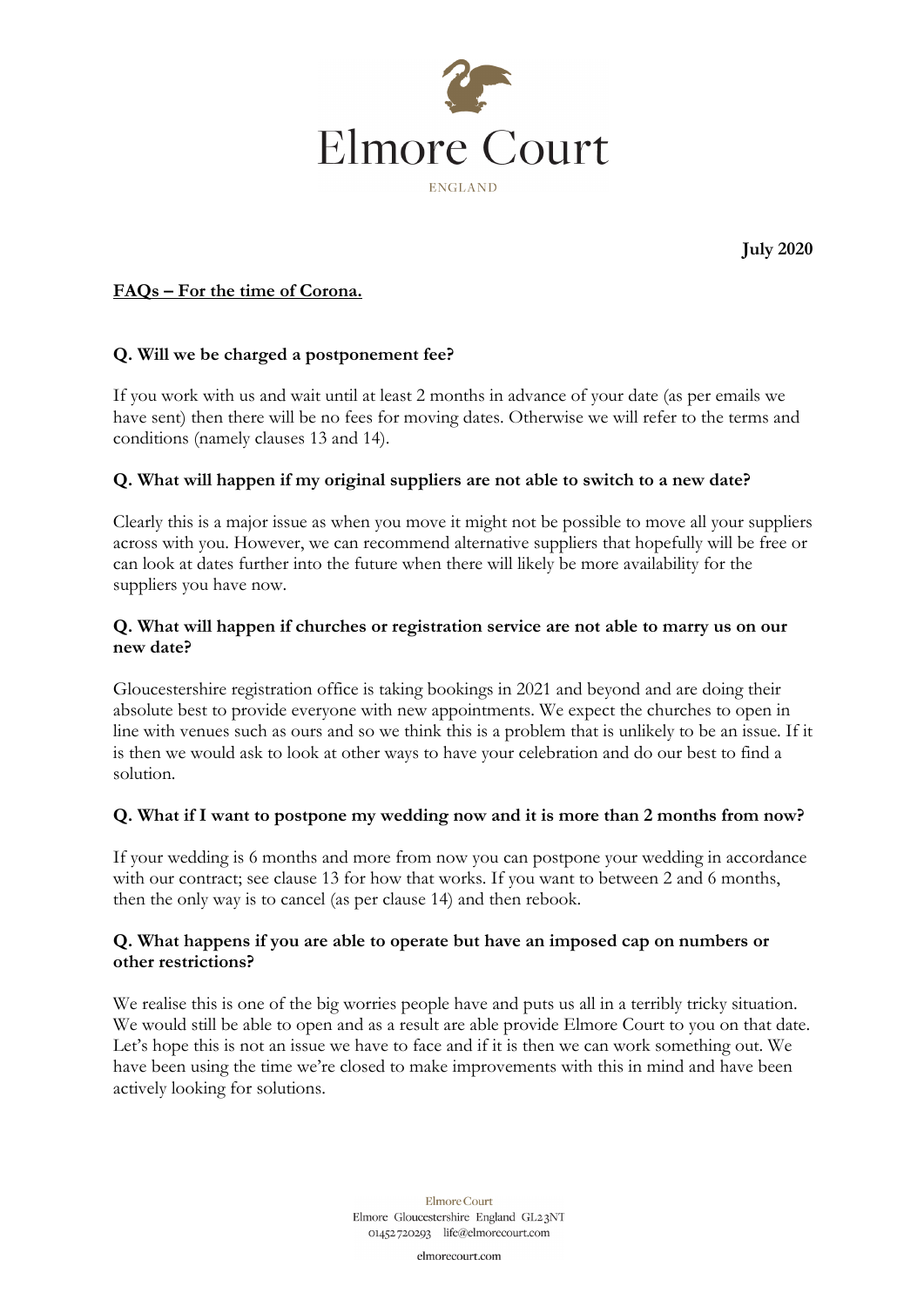### **Q. I want to cancel completely and would like my money back. What are you going to do?**

Our refund policy is outlined in our terms and conditions though to summarise the only time where we are liable to refund entirely is if we can't delay or postpone our services to you having not been able to operate as a result of events beyond our reasonable control (ie government closure or pandemic). Your wedding insurance might be helpful here and our asking you take that out in our terms is partly to protect both you and us in unexpected circumstances like these. We don't want to head into litigious territory with you and so the best thing is to speak to us so we can try and work something out that is fair and reasonable. We hope of course you won't cancel and point out that availability in the future is in short supply across the sector.

# **Q. Who should I contact if I have any questions regarding my wedding date?**

Some of the core team have been furloughed so as a result, you may not hear back from your assigned coordinator. Don't panic though, Adele and Kat are both manning the general inbox, so any questions or queries that you may have, can be directed towards them at life@elmorecourt.com. Anselm is fully engaged and being helpful too!

# **Q. Will I have the same wedding planner?**

We will do our best to make that so but cannot guarantee it due to the nature of the diaries being moved about so much. We are here as a team and your original wedding co-ordinator won't be far away if we can't make it work.

# **Q. Will the menu and drinks prices change on my new date?**

We will do our best to ensure they don't. There was already a chance that due to market forces beyond our control food and drink prices might need to change but that issue is one already outlined in clause 5.8 of the terms and conditions.

# **Q. What will the price change be on my venue hire? How is this processed?**

The venue hire price will now be the venue hire price that it should be according to our current brochure. i.e. it will increase or decrease in line with that. Any difference will be credited or debited off future invoices. This is a different approach to that that we applied to the first swathe of postponements.

# **Q. Will my menu need to change if I am getting married in a different season?**

No, it would not if you want to keep things as they are. Some items might be tricky, but we would speak to you about those on a case by case basis.

# **Q. What if I move dates, things improve, and I want to move back to my original date?**

If you have moved from a date 8 weeks or less from now, then we will not have arranged anything in place of your original date and so it will still be available. For those who moved 6 months and more from now then this will not apply though if your original date is still available then of course we will make that so within the terms outlined in your contract.